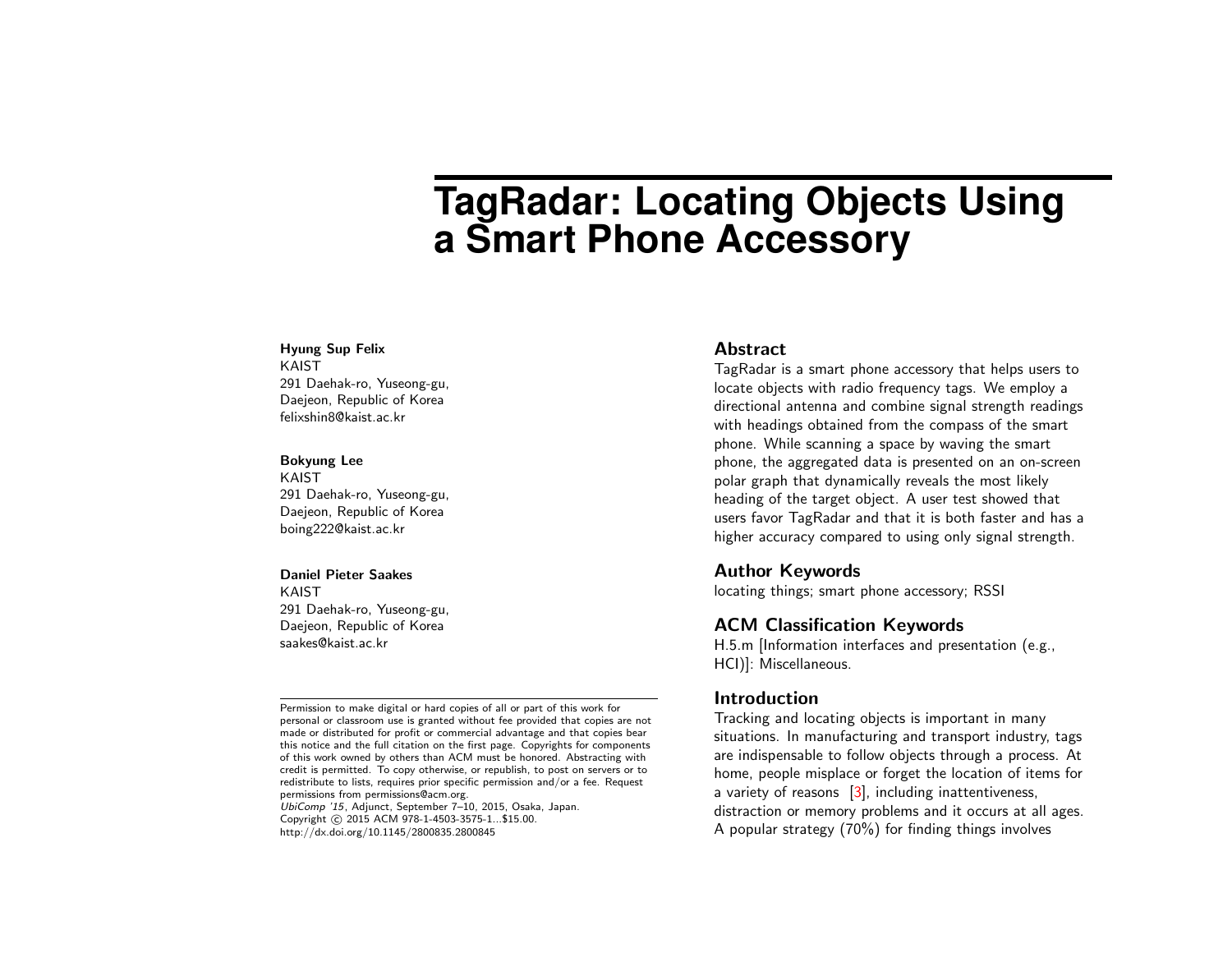

Figure 1: The on-screen user interface a) shows the relative signal strength in a polar graph and reveals the heading of the target when the user is sweeping a space b).

physically moving through space to find the object, which is inevitably time consuming.

Several technical aids are presented to help users find things and the solutions span multiple modalities. The FindIt flashlight [\[5\]](#page-3-1) uses optical triggered tags activated with a flashlight, but requires line of sight. Sound is a popular method to locate lost items, several commercial system exist with tags that can make sound. However, with a trade-off between size, battery, commercial implementations such as Tile  $[8]$  need to be in a quiet environment to actual hear the sound.

With the advent of the Internet of Things, more and more everyday objects are enabled with radio frequency (RF) communication. Using Received Signal Strength Indicator (RSSI) to find objects is a common approach and several applications use it to provide feedback on the proximity of objects. Using a single radio is in real world situations RSSI is unusable due to reflections [\[1,](#page-3-3) [2\]](#page-3-4). Most projects  $[6]$  make use of several calibrated beacons  $[7, 2]$  $[7, 2]$  $[7, 2]$ . A few related work uses antennas diversification to estimate the heading of an object. For instance, a combination directional antennas [\[4\]](#page-3-7) allow a robot to locate objects tagged with RFIDs.

<span id="page-1-0"></span>TagRadar provides an approach to locate items with RF and a single radio that does not require a prepared space with beacons or similar technology. It is particularly useful in scenarios when audio feedback is not possible, as commonly shown in the related approaches. TagRadar combines a single directional antenna to measure signal strength with the Inertial Measurement Unit (IMU) of the smart phone. When the user waves the smart phone around, the combined data is presented on an on-screen User Interface (UI) to indicate the heading of the target object similar to a radar.



<span id="page-1-1"></span>Figure 2: The prototype accessory consists of a 3D printed smart phone cover. The hardware consists of a yagi directional antenna (a) zigbee radio (b) and a teensy arduino (c).

## Design

Our smart phone application samples signal strength (20 Hz) to a target object using a directional antenna. Samples are stored and correlated with the absolute heading reported by the phone's IMU. Collected samples are binned per 5 degrees of heading, and a moving average and median filter is applied per bin to reduce fluctuations.

When the user waves the phone to scan a space, the aggregated signal strength information is dynamically presented in a polar graph similar to a radar display. The graph is rotated to match the orientation of the phone, so that "up" on the display matches the pointing direction of the phone. As shown in Figure [1,](#page-1-0) the graph reveals the most probable heading. Sampled data is discarded after 20 seconds and all data is erased when touching the screen, which is useful if the user is moving to a new location.

Early user feedback revealed that, in case of obstructed target objects, the relative difference in RSSI value does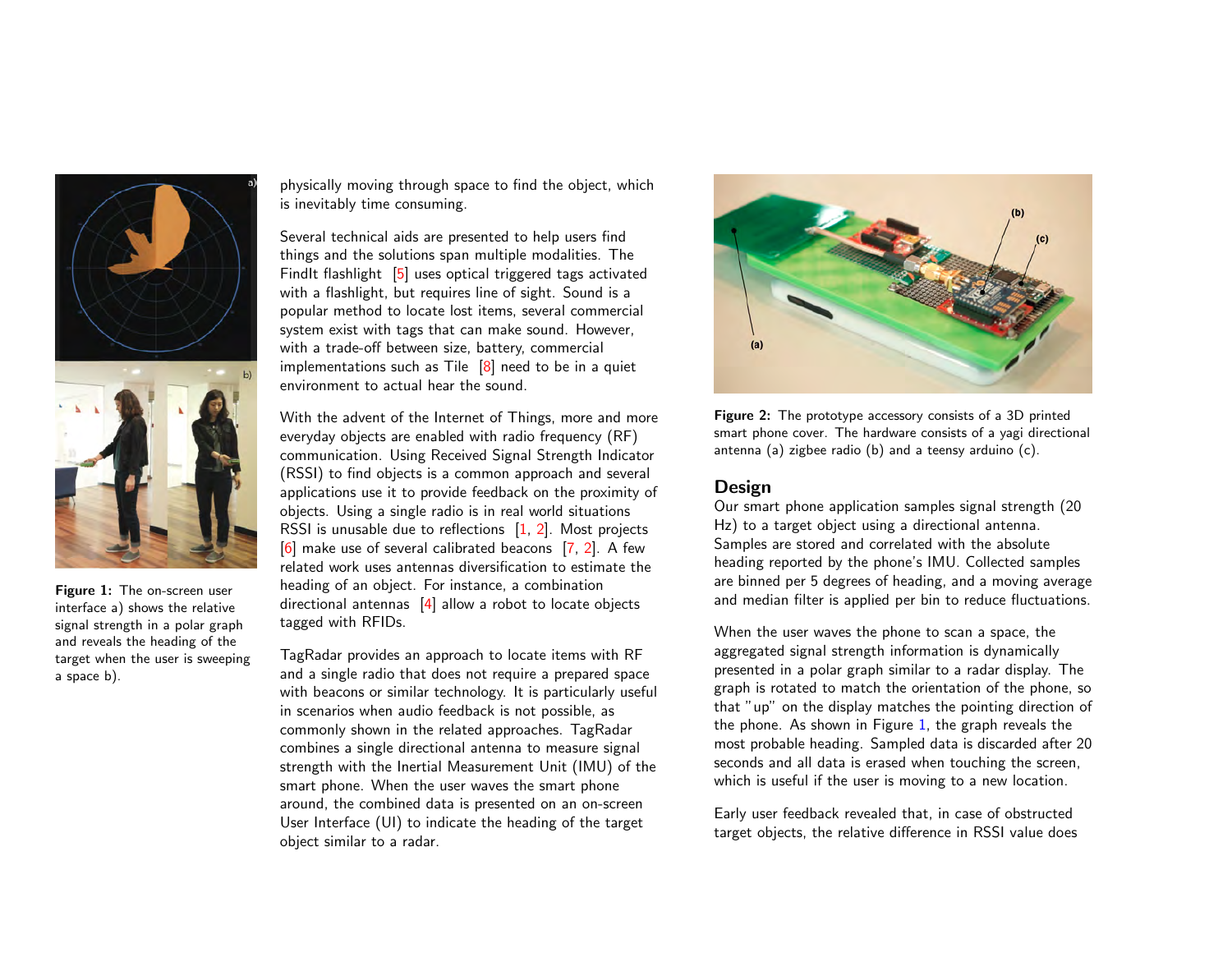not reveal a clear target heading. Therefore, a dynamic mapping of signals was implemented that linearly interpolates the polar graph between minimum and maximum received strength.

Our proof of concept system is implemented on the Nexus 5 Android phone using Processing for Android, shown in Figure [2.](#page-1-1) A custom 3D printed accessory is attached as a sleeve to the phone and connected through USB. Wireless communication is provided using two Xbee 2 pro nodes (2.4 Ghz). The Xbee on the accessory is connected (RSMA) to a PCB yagi directional antenna with 8.5 dBi gain for 2.4Ghz and an Arduino communicates with the smart phone. The target object uses a standard Xbee with an on-chip antenna connected to an Arduino Fio with a battery.

# Performance

We evaluated TagRadar in a user study with 15 users recruited from local universities. We compared the directional antenna (DIR) using the TagRadar software to an onmi directional (OMNI) antenna that only displayed signal strength without heading.

A 5 by 7 meter class room with tables was filled with 24 numbered cardboard boxes, shown in Figure [3.](#page-2-0) Boxes were placed on two different levels: on and under the table and 6 boxes where shielded with a metal plate. The different levels allow the users to interact with the boxes in different planes and angles of the environment, while the shielding status mimic worst-case scenarios where the radio signals encounter maximum attenuation and reflection. We hid a yellow target object in a box and the user had to locate the target object.

We expected a high individual variability in strategy of finding objects and therefore selected a within subject

design: all participants perform both conditions. Carry-over effects were counter-acted by quasi randomizing the order of the condition and by the layout of the environment. Each participant performed 9 searches with each antenna configuration and were timed.

A 'paired sample t-test'  $(n=15)$  showed that the directional antenna (DIR) ( $M=107.15$  SD $=61.03$ ) was significantly faster than the onmi directional antenna (OMNI) ( $M=159.08$  SD=69.82). (t=2.32, p=0.039  $<$  0.05).



<span id="page-2-0"></span>Figure 3: In the user study, users had to locate a target object that was hidden in 1 of 24 boxes in a class room.

As this setup can potentially reduce the finding task to a 1/24 selection task, we included two real world situations by hiding an item in the room. Two participants failed to find the target in the OMNI condition within 300 seconds and where excluded. The remaining 13 revealed that the  $DIR (M=81.43%)$  shows significant higher accuracy than OMNI (M=62.50%). (t=3.68, p=0.002 <0.05) in pinpointing the location.